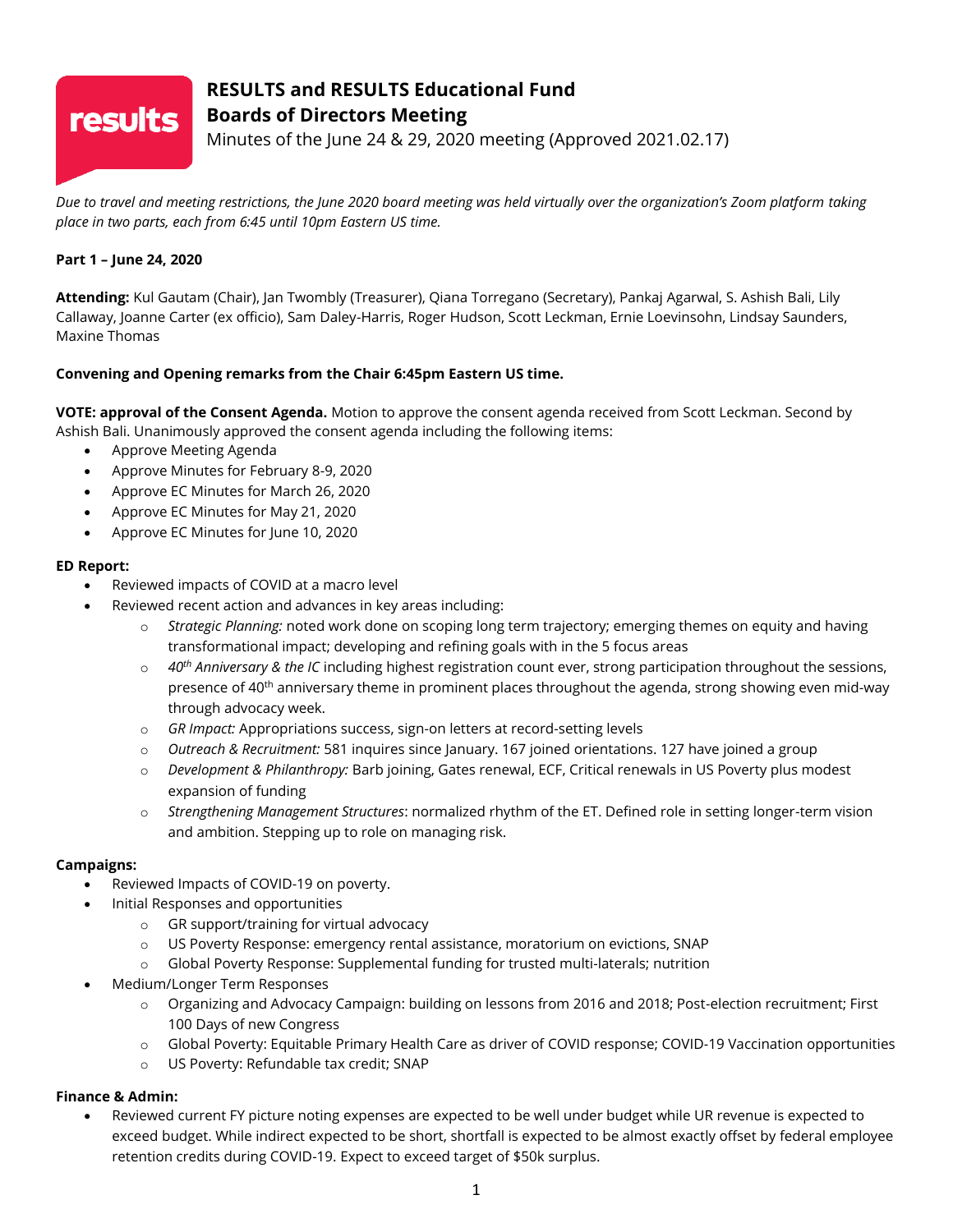- Reviewed upcoming risk factors for the org including FY21 revenue and expected uncertainties due to COVID-19 impacts. Noted also the anticipated reductions from Gates and Wellspring which would affect FY22 and following (but not FY21), future choices and tradeoffs within financial constraints, and ongoing risk management work.
- Flagged an important and ongoing aim of investing in ourselves building the organizational infrastructure to support the kind of transformational goal setting being encouraged in the strategic planning process. Drew the connection between shoring up this infrastructure and organizational impact in the world.
- Covered operational constraints such as having capacity to support better financial management and modeling, knowledge management and analysis, anti-oppression, and marketing.

**GR Board Member updates:** Election for two seats. 5 Candidates running. Staff will support promoting voting. Voting ends night of July 18.

# **Part 2 – June 29, 2020**

#### **Convening and recap from the Chair**

**Attending:** Kul Gautam (Chair), Jan Twombly (Treasurer), Qiana Torregano (Secretary), Pankaj Agarwal, S. Ashish Bali, Lily Callaway, Joanne Carter (ex officio), Sam Daley-Harris, Roger Hudson, Scott Leckman, Ernie Loevinsohn, Lindsay Saunders, Maxine Thomas

#### **Fundraising:**

- Kul thanked Mea and Jesse serving in interim roles and welcomed Barb in her role. Issued a challenge to the organization to find and begin to cultivate a funder for our US Poverty Policy work that would be of similar magnitude to the partnership we have with Gates for our international policy work
- Reviewed industry trends that reveal opportunities or potential challenges for RESULTS
	- o Philanthropic community sees this moment as one calling for rapid response to acute need but also reimagining rather than rebuilding. Giving in response to COVID-19 has totaled more than \$11.5 billion through mid-June – articulating the close linkage of our work to COVID-19 and beyond will be important.
	- o Like us, many orgs in this moment are seeing foundation grants as a key stabilizing factor in their budgets
	- o Reviewed potential opportunities and risks stemming from COIVD-19 on segments of donor base
	- o Noted important opportunities donor segments that would be new to RESULTS
	- o Pointed to significant resources being channeled to RESULTS-priority areas: A key 50 funders gave toward SDGaligned causes totaling \$42 billion between 200-2016
	- o Foundations indicate influencing public policy is critically important but seem hesitant to engage because of lobbying concerns – opportunity to support/inform foundations on how to navigate this.
- Outlined a set of key priorities including among them:
	- o Map the landscape of potential prospects (individuals and foundations) with affinity for our mission and who are capable of making large-scale gifts/grants
	- o Understand how programs that are using flexible (unrestricted) funding could be supported through other (or restricted) funding sources
	- $\circ$  Making the case to new funders about opportunities across our program areas and where gaps exist between resource levels and ambitions
	- o Enlist consultant to work with executive team to create shared frame of reference for fund development; foster culture of philanthropy throughout organization
	- $\circ$  Craft next iteration of a development plan including a comprehensive set of activities, delivered by a consolidated team, that can be successful in diversifying our donor base, attracting more large-scale gifts/grants and growing revenue

# **Strategic Plan development Plan:**

- Reviewed the plan and our current placement along that timeline (about 2wks behind but noting that July built in cushion so anticipated to catch up)
- Reviewed generally the scope and direction of each focus area (not actual content yet)
- Linked next steps to the board request for a visioning/strategy meeting or set of meetings date range set for last of July and middle week of September
	- $\circ$  Develop a set of framing questions to help facilitate the session and discussion.